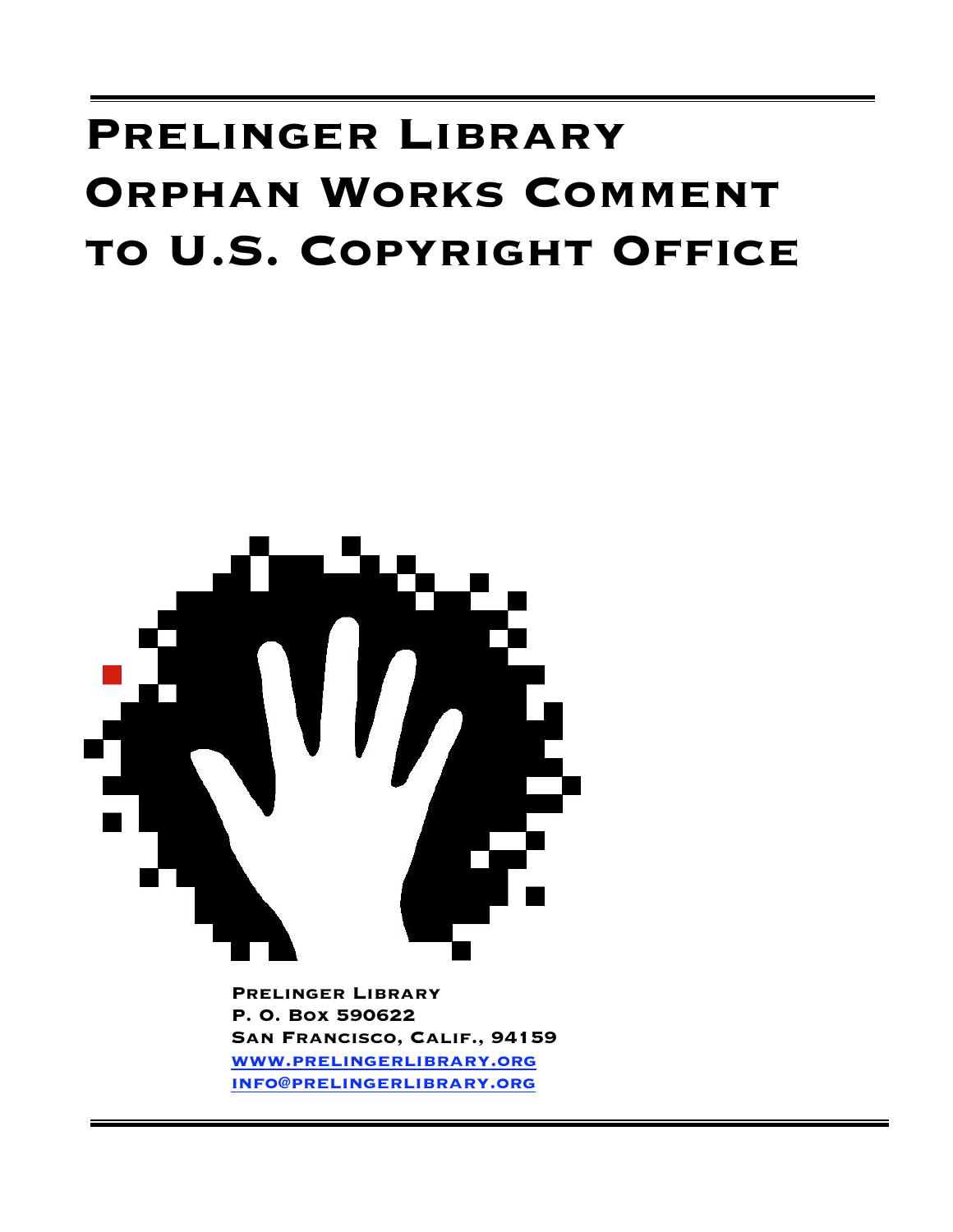#### **I. Introduction**

The Prelinger Library is a private library in San Francisco serving the needs of researchers, writers, and scholars throughout the region. Our 40,000 volumes span the topics of western regional history and landscape; history of industry; urban and regional planning; history of media; and general American history. We have a broad collection of maps, pamphlets, textbooks, atlases, and periodicals, in addition to books. The historical reach of the materials is from 1797 to 2005, with the bulk of the holdings representing the history of American life in the 20th century. The library includes many unusual documents, and constitutes a significant historical collection.

It is a welcome opportunity to offer comment to the U.S. Copyright Office regarding the problems posed by orphan works. Our library has an access-oriented charter that includes a longrange plan to digitize and put online the large volume of public domain works that are among our holdings. The problems posed by orphan works have immediate bearing on our digitization plans, and therefore on our ability to meet a rapidly expanding public need.

Our library opened in 2004 when we, the Prelinger family, decided to make our private book collection available to the public. There were many reasons behind this decision, chief among which is that much of our collection has been built from material discarded by public and scholarly libraries.

As public libraries expand to accommodate different kinds of public needs, such as access to computer tools and video libraries, the number of books contained in them is often reduced. As scholarly libraries face pressure to keep up with contemporary research, often historical and less frequently accessed collections are narrowed. Our curatorial selection of library discards over the past several years has shaped our unique collection of works. The collection is therefore of great interest not only to us, but to the many people whose library needs are broader or deeper than those addressed by the contemporary reading collections that are the centerpieces of most public libraries. Even more so, it carries great weight as an educational collection.

### **II. The Expanding Public Need for Online Educational Materials**

In 2004 the United States was already engaged in a rapid cultural shift toward digitized information. The development of web-based information access technologies in the previous decade meant that publicly held assumptions about access to information were already changing. When we opened a new print library in that cultural context, we created a format where many of the current cultural changes in information access patterns would play themselves out.

Most importantly, we find that our potential audience is far broader in the digital era than it would be at any other time. Our planned digitization project is expected to benefit a wide range of stakeholders, but perhaps none more important or as populous as young learners. In the everyday course of our work, we assist college students, businesspeople, artists, and researchers to find and use materials that support a broad range of projects. But it is educators whose needs are greatest, and we are not yet prepared to meet their needs. Public school instructors are increasingly turning to online cultural resources to supplement texts provided by cash-strapped school systems. And the rapid recent growth in home schooling in America coincides with an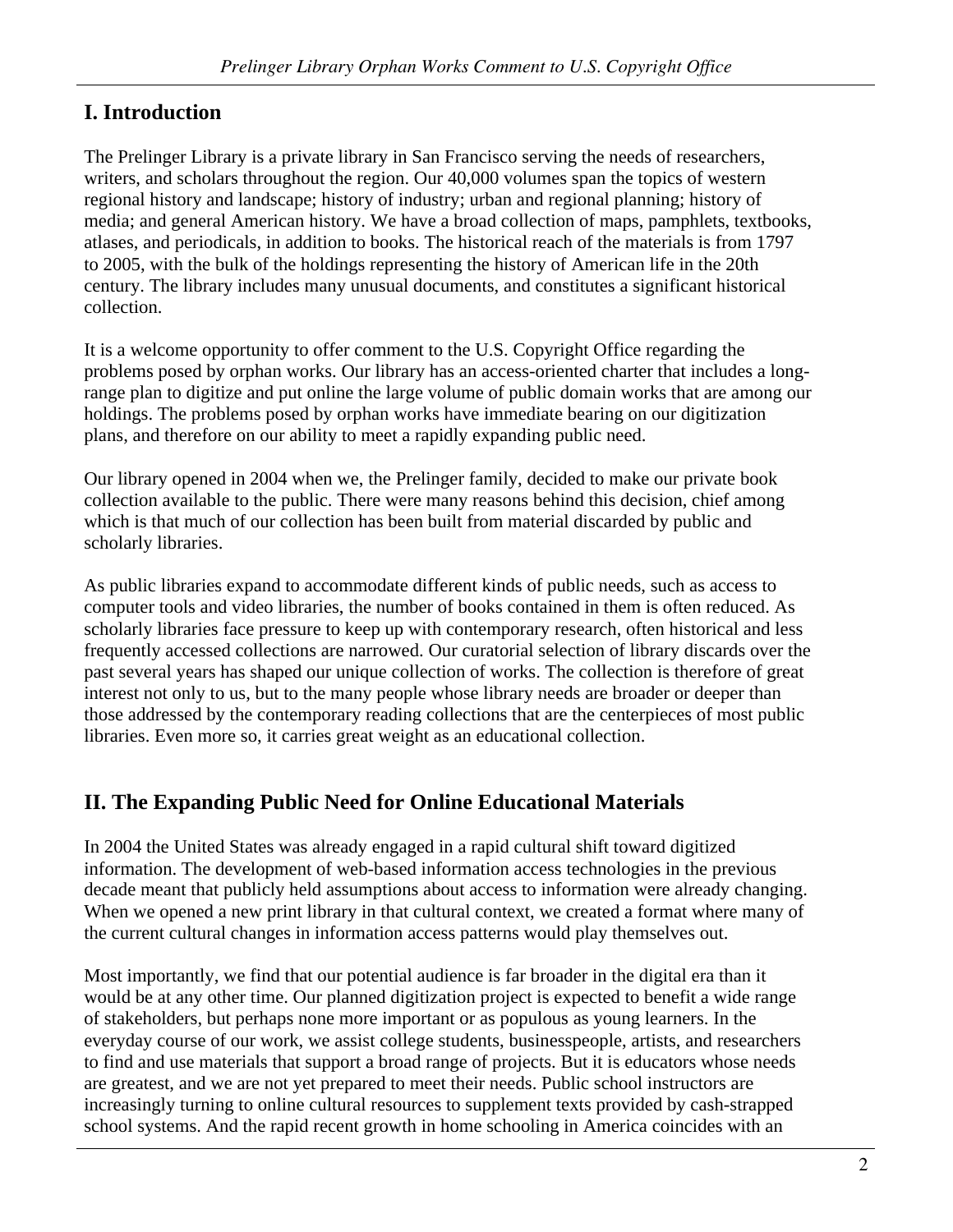equally rapidly expanding proportion of historical and cultural information being made available online.

In 2001, we digitized and put online for free download over 2,000 educational films from our historic film archive. So far, over 2.6 million films have been downloaded. This project was well received by the general public, but we have also received feedback from public school teachers and home schooling parents who have told us that they regularly use the films in educational situations. Some of the educators who have used materials from the film collection have contacted us requesting information about our print materials, and wanting to know when they will be available for educational use.

Our collection is rich in the history of the American West, and we have been visited by students and educators from across California, Oregon, and Washington. These patrons have asked when it will be possible to view digitized public domain materials from our library, so that they can visit us without leaving their own educational facilities. One group of home school parents in Eugene, Oregon, is planning western states history units for their class of ten children. They have used the historical film that we have put online, and they are eager to know when our digitization of historic textbooks and primary historical documents will commence. They are an indicator of the expanded public customer base of archives and libraries that has been created by the digital age.

## **III. An Example of An Orphan Works Problem**

The central obstacle we face in meeting the needs of that expanded customer base is the work of clearly identifying which materials are public domain, and which are copyright. A cursory review of our collection tells us that about one-third of it is clearly public domain, and about onethird of it is under copyright to organizations that are reachable through contemporary channels. But the remaining third is constituted of works in the gray area where copyright status requires research on a case-by-case basis. These orphan works amount to a roadblock that inhibits our need to digitize public domain works to make them available to educational use.

For example, *Ghost Trails to California* is a beautiful book of American history by Thomas H. Hunt. This 261-page volume features large-format photo essays about emigrant trails to California, with an appendix of 28 topographical maps of emigrant routes. The accompanying text is a persuasive essay written to engender interest in pioneer trails preservation. The photo essays include hundreds of color and black-and-white images of the interior western U.S. landscape. The photos are contextualized with extracts from emigrant journals, describing emigrants' personal experiences in the landscape that has been recaptured through the photographer's eye. It is an ideal text for a wide range of educational applications, especially in our Oregon friends' American history unit.

*Ghost Trails to California* was published and copyrighted in 1974 by American West Publishing Company, a small independent press in California. American West published a series of books, of which *Ghost Trails* is a part, titled *Images of America.* By researching the corporate history of American West at the public library, we learned that in 1975 they were sold to Crown Publishing. Then, from an article published in 2000 in an online magazine called Imaginarypress.com about the history of American West Publishing, we learned that following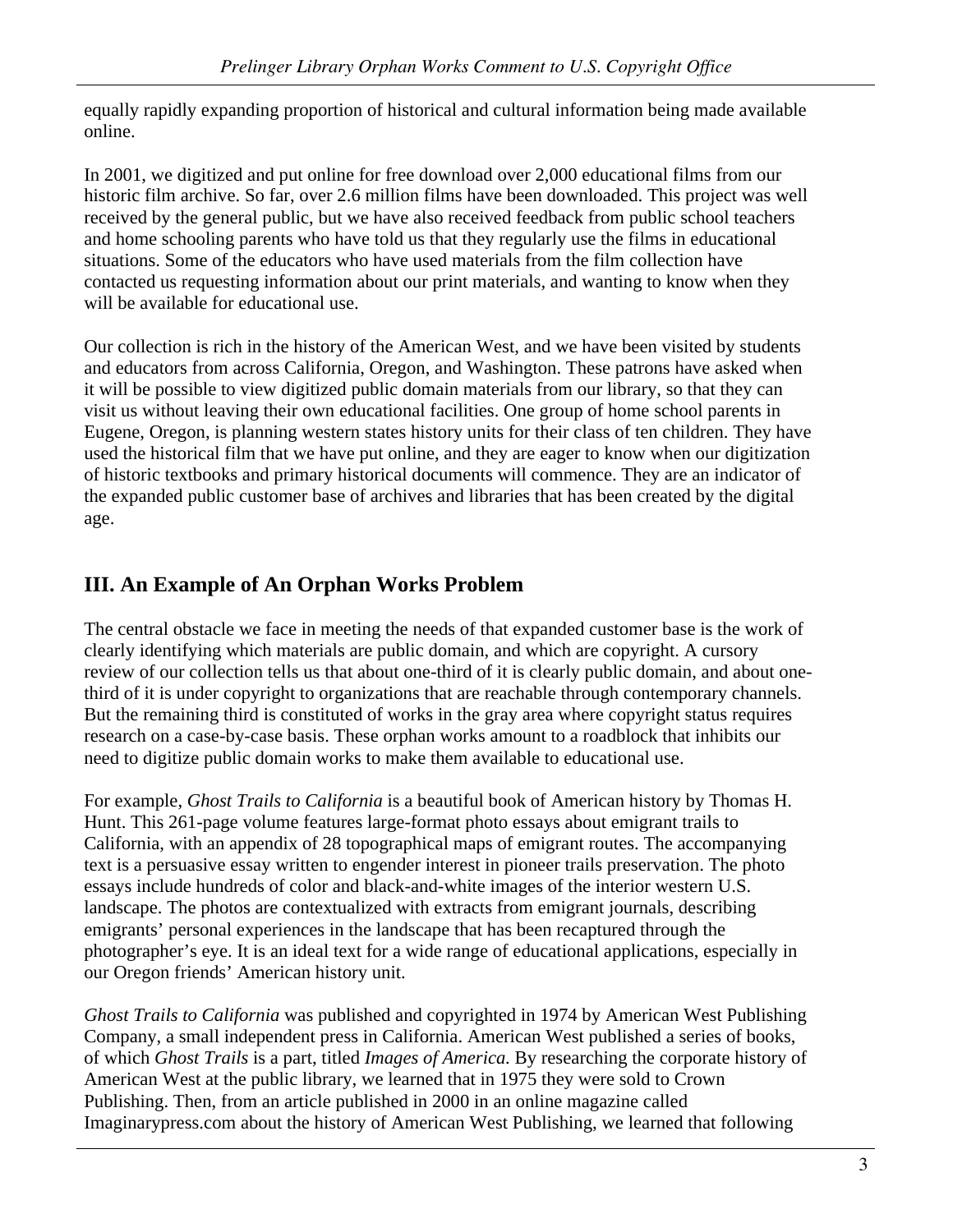its acquisition of American West, Crown subsequently dropped the imprint, and retained "only one or two" titles from the American West catalog. The article does not specify which one or two titles were kept, and Crown Publishing is now an imprint of Random House.

From speaking with the Rights and Permissions office at Random House, we learned that their office is equipped to process standard permission requests to reprint excerpted materials from known works, in the contexts of excerpts being reprinted in other works. This is the standard range of responsibility for such offices. It means that they have no routine provision for processing requests to research orphan works, nor do they have a frame of reference for processing requests relating to the digitization of whole works.

*Ghost Trails to California* was copyrighted in 1974, so it falls within the window of works copyrighted between 1964 and 1988, which under current law are copyright for 95 years. But the book is out of print, and it is quite possible that a rights holder's interests would be served by their book being made available online. It is also possible that no rights holder currently exists if *Ghost Trails to California* were among the majority of American West titles abandoned by Crown. It is also possible that the negotiation between Crown and American West, on point of purchase in 1975, specified to whom the rights would be transferred in the case of works not retained by Crown. Details of such possible contractual arrangement are not knowable. At this point speculation becomes limitless: *Ghost Trails of California* is an orphan work with an unknowable, or perhaps no longer extant, rights holder.

#### **IV. The Problem of Orphan Works, Now and the Future**

The above example illustrates several core points that must be remembered as the problems posed by orphan works move toward resolution:

- 1. Public need for access to online cultural materials is expanding, and is urgent. The changing face of libraries in the U.S. means that online cultural resources are quickly coming to play a central role in arts and research of all kinds. Putting works online requires subjecting them to a transformative process that may be restricted by copyright law. Cultural resource providers are therefore under compelling pressure to resolve questions around orphan works to enable digitization projects to move forward.
- 2. Educational use is a core component of this expanding need. The range of stakeholders in the world of online cultural resources is very broad, and educational use is the fastestgrowing segment of that audience. The digital world, combined with the presence of computers in most classrooms, has opened up a tremendous new world of teaching tools for educators, and resource providers have a public duty to make public domain materials available to those classrooms.
- 3. Current available channels of locating rights holders are inadequate in several ways. Of primary concern to us is that those available channels are so inefficient as to be unusable with regard to projects having a large number of items. With regards to *Ghost Trails of California,* the information we gathered about the work's orphaned status took several hours of work, over several days, to accumulate. In that respect, the outcome of the research is beside the point. Even had we been fruitful we could not afford the time to